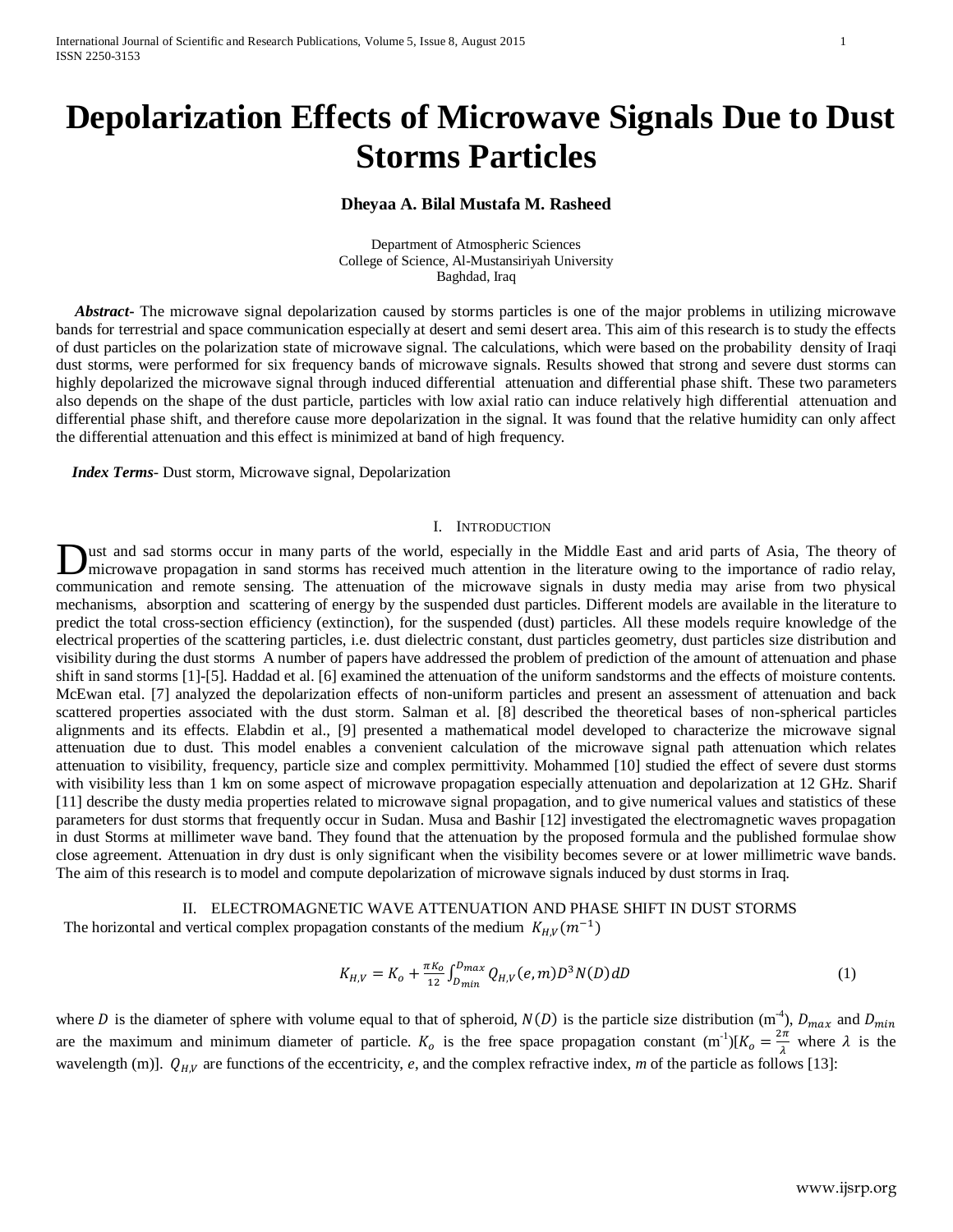International Journal of Scientific and Research Publications, Volume 5, Issue 8, August 2015 2 ISSN 2250-3153

$$
Q_{H,V} = \frac{m^2 - 1}{1 + P_{H,V} (m^2 - 1)}
$$
 (2)

where

$$
P_V = \frac{1}{e^2} \left[ 1 - \left( \frac{1 - e^2}{e^2} \right)^{\frac{1}{2}} \text{sine} \right]
$$
 (3)

$$
P_H = \frac{\left(1 - P_V\right)}{2} \tag{4}
$$

The eccentricity is a function of the semi-minor and semi-major axes ( *a* and *b*) of the particle

$$
e^2 = 1 - \frac{a^2}{b^2} \tag{5}
$$

The complex refractive index is related to the dielectric constant of the particles,  $\epsilon$ , by

$$
\epsilon = \epsilon' - i\epsilon'' = m^2 \tag{6}
$$

For sand and dust storms it is more convenient to express  $K_{_H, V}$  in terms of the probability density function  $P\left(D\right)$  [14]:

$$
K_{H,V} = K_0 + \left(\frac{5.76*10^{-4}K_0}{V_0}\int_{D_{\text{min}}}^{D_{\text{max}}} Q_{H,V}(e,m)D^3P(D) dD\right)\left(\int_{D_{\text{min}}}^{D_{\text{max}}} D^2P(D) dD\right)^{-1}
$$
(7)

The one way differential attenuation,  $\Delta A$  , and one way differential phase shift,  $\Delta\phi$  , for horizontally polarized waves are defined by [13]:

$$
\Delta A = 0.4343 \times 10^4 \operatorname{Im} \left( K_H - K_V \right) \tag{8}
$$

$$
\Delta \phi = \frac{180}{\pi} \times 10^3 \operatorname{Re}(K_H - K_V)
$$
\n(9)

where Re and Im signifies the real and imaginary parts of  $(K_H - K_V)$ .

In this work, the probability function for Iraqi dust storms reported by [8] was used:

$$
P(D) = \frac{1}{\sqrt{2}\pi D \ln \delta} \exp\left(-\frac{1}{2\ln \delta} \ln^2\left(\frac{D}{D}\right)\right)
$$
(10)

where D is median geometrical diameter and is equal to 9.488×  $10^{-6}$  m and  $\delta$  is the geometrical standard deviation and is equal to 4.512.

### III. RESULTS AND DISCUSSION

 The depolarization model described in the previous section was used to compute the differential attenuation and phase shift for the six microwave bands (S, X, Ku, K, Ka and W). Range of frequency and dielectric constants for each of these bands are listed in Table I. The computations were carried out for different axial ratios and visibilities. Three relative humidity values were considered (0, 5 and 10%). Figure 1 shows the results for the differential attenuation versus axial ratio. It is seen that for the frequency bands the differential attenuation decreases exponentially with increasing the axial ratio. This is due to the fact that higher axial ratios result from closer major and minor axes which cause smaller differential attenuation. It is also observed that the effect of relative humidity is function of both frequency and axial ratio. Relative humidity has major impact at lower frequency (S band) and this effect is small at higher frequency. It is also seen that relative humidity is effective at low values of axial ratio and it this effect is almost negligible at higher axial ratios. Figure 2 gives the results of differential phase shift calculations. It is obvious that the behavior of differential phase shift with axial ratio is similar to that of the differential attenuation. The differential phase shift is less sensitive to the change in relative humidity. To investigate the effect of frequency on differential attenuation and differential phase shift, the results of computations presented in Figurers 1 and 2 are grouped in Figure 3 for relative humidity of 0%. It is evident dust particles induced high values of differential attenuation and differential phase shift for waves of high frequencies such as W band. Waves of low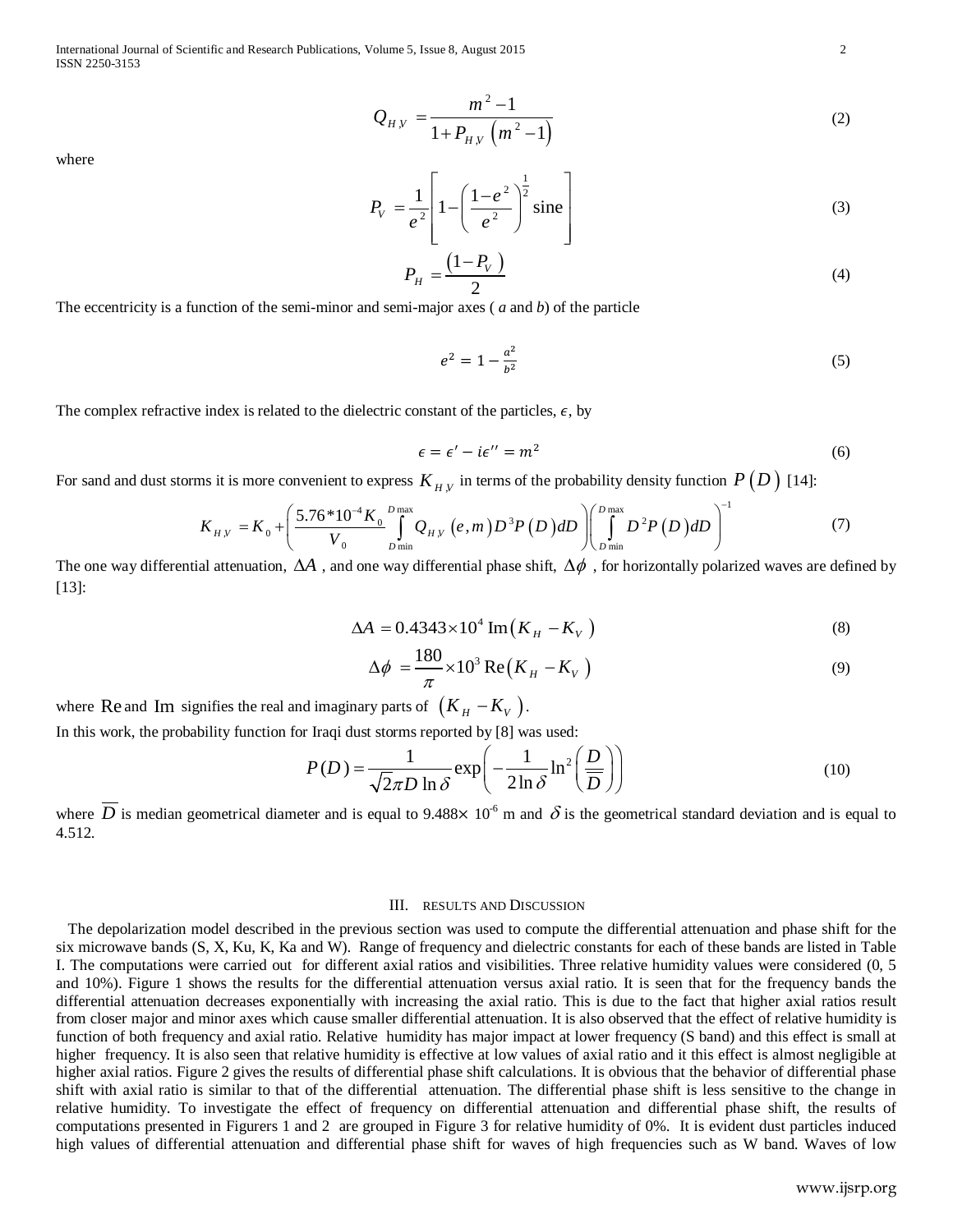frequency band like S band is less depolarized by dust particles. Figures 4 and 5 give the results of computations for attenuation and differential phase shift versus visibility for dust particles of axial ratio of 0.7. Visibility is a parameter used to indicate the severity of dust storms. These results illustrate that differential attenuation and differential phase shift have sensible values when visibility is too low. This suggest that severe dust storm can cause a high depolarization in propagating signals. The results also show that change in relative humidity has small effect of on differential attenuation at S and X bands and almost frequency bands. The computations of Figures 4 and 5 for relative humidity of 0% for all frequency bands are grouped in Figure 6. It is seen that high frequency bands are notably affected even when visibility is high.

| Band | Frequency (GHz) |      | $^{\prime\prime}$ | Reference |
|------|-----------------|------|-------------------|-----------|
|      | $3-4$           | 4.56 | 0.25              |           |
|      | $8 - 12$        | 5.73 | 0.42              | 15        |
| Ku   | $12 - 18$       | 5.50 | 1.30              | [16]      |
|      | 18-26.5         | 5.10 | 1.40              | [16]      |
| Ka   | 26.5            | 4.00 | 1.33              | [16]      |
| W    | 80              | 3.50 | .64               |           |

Table I. Listing of dielectric constants at various frequencies measured by the indicated investigators.

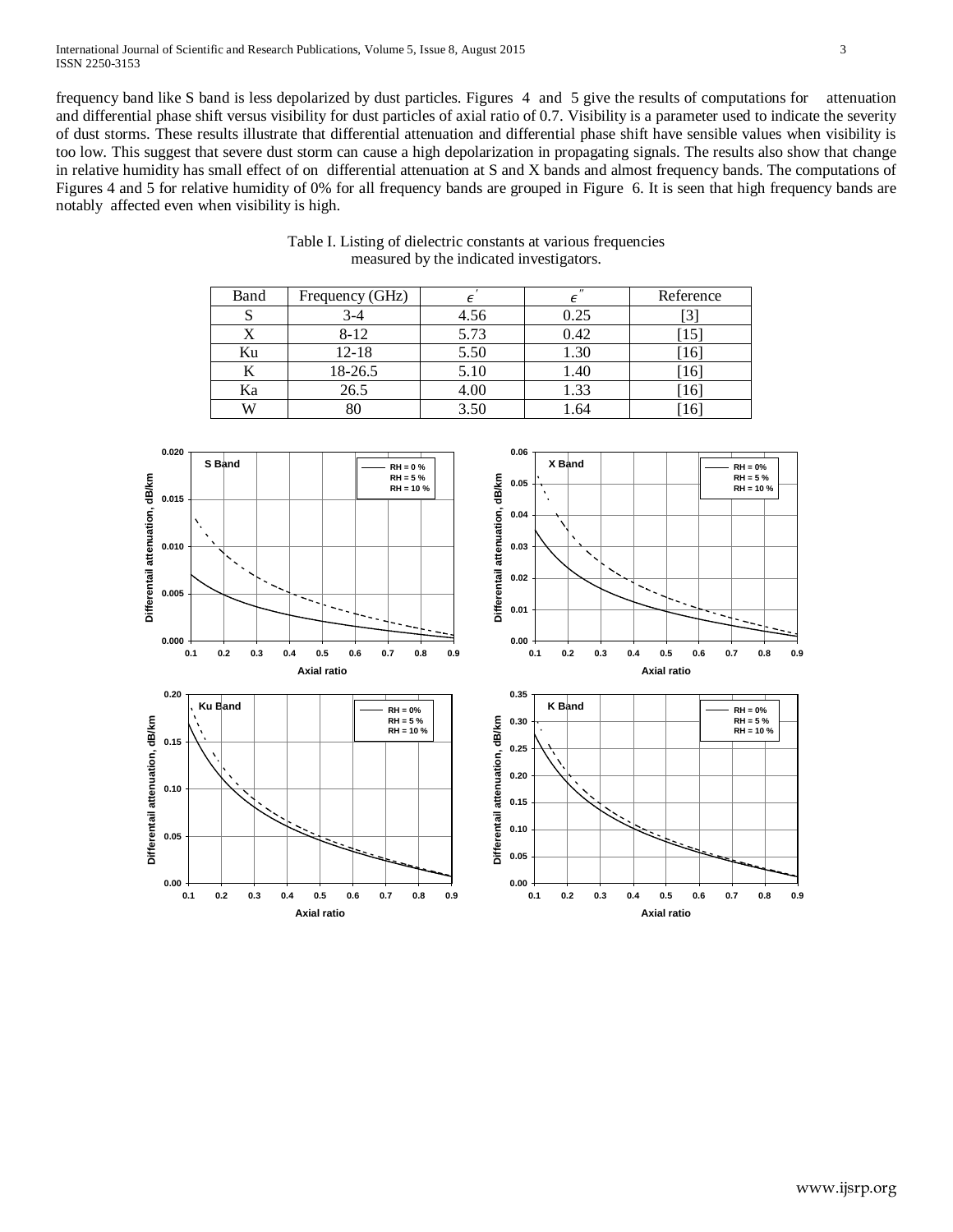

**F**igure 1: Differential attenuation versus axial ratio for different relative humidity and visibility of 10 m.

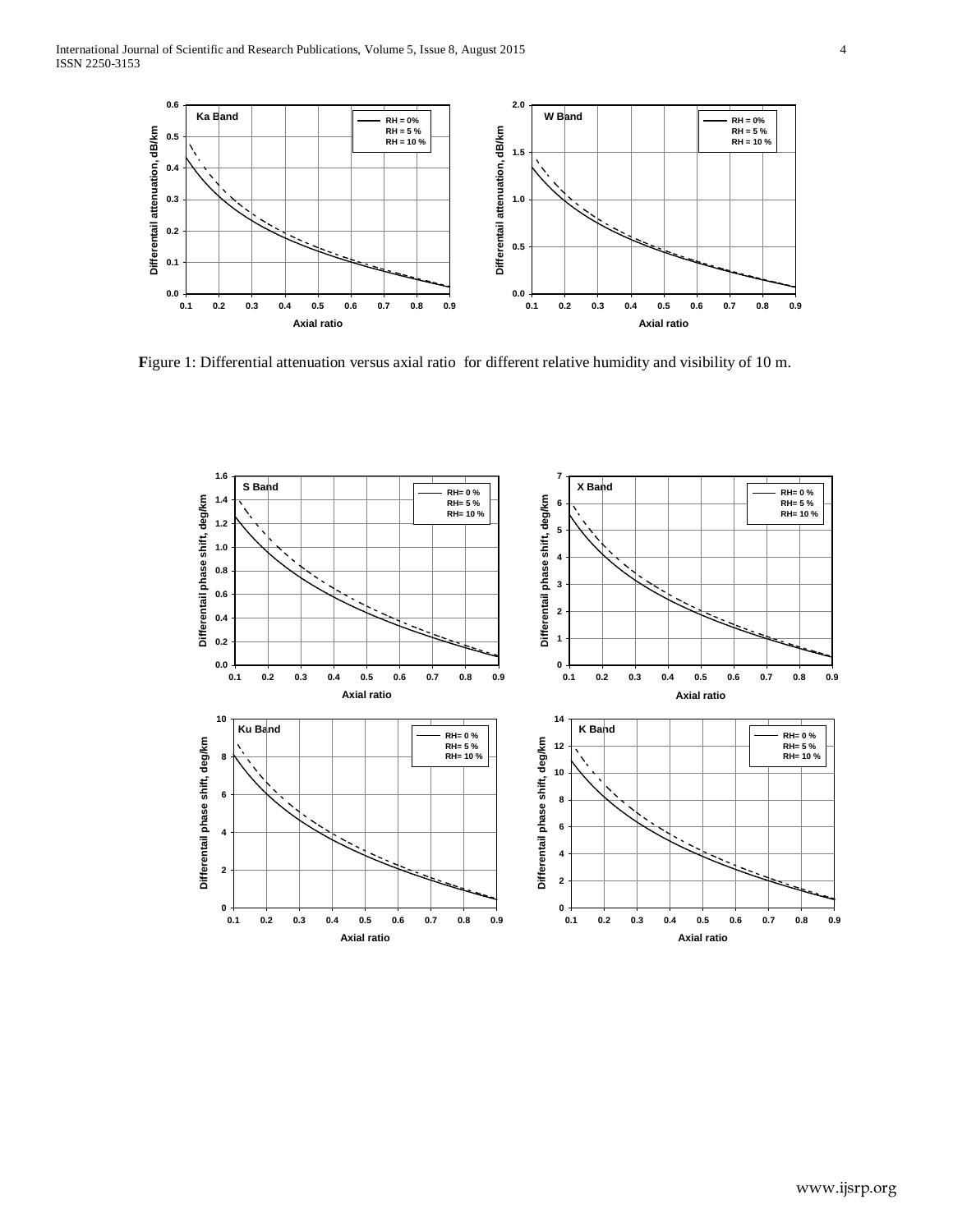

Figure 2: Differential phase shift versus axial ratio for different relative humidity and visibility of 10 m.



Figure 3: Differential attenuation (top) and differential phase shift (bottom) versus axial ratio for the six microwave bands at relative humidity of 0% and visibility of 10 m.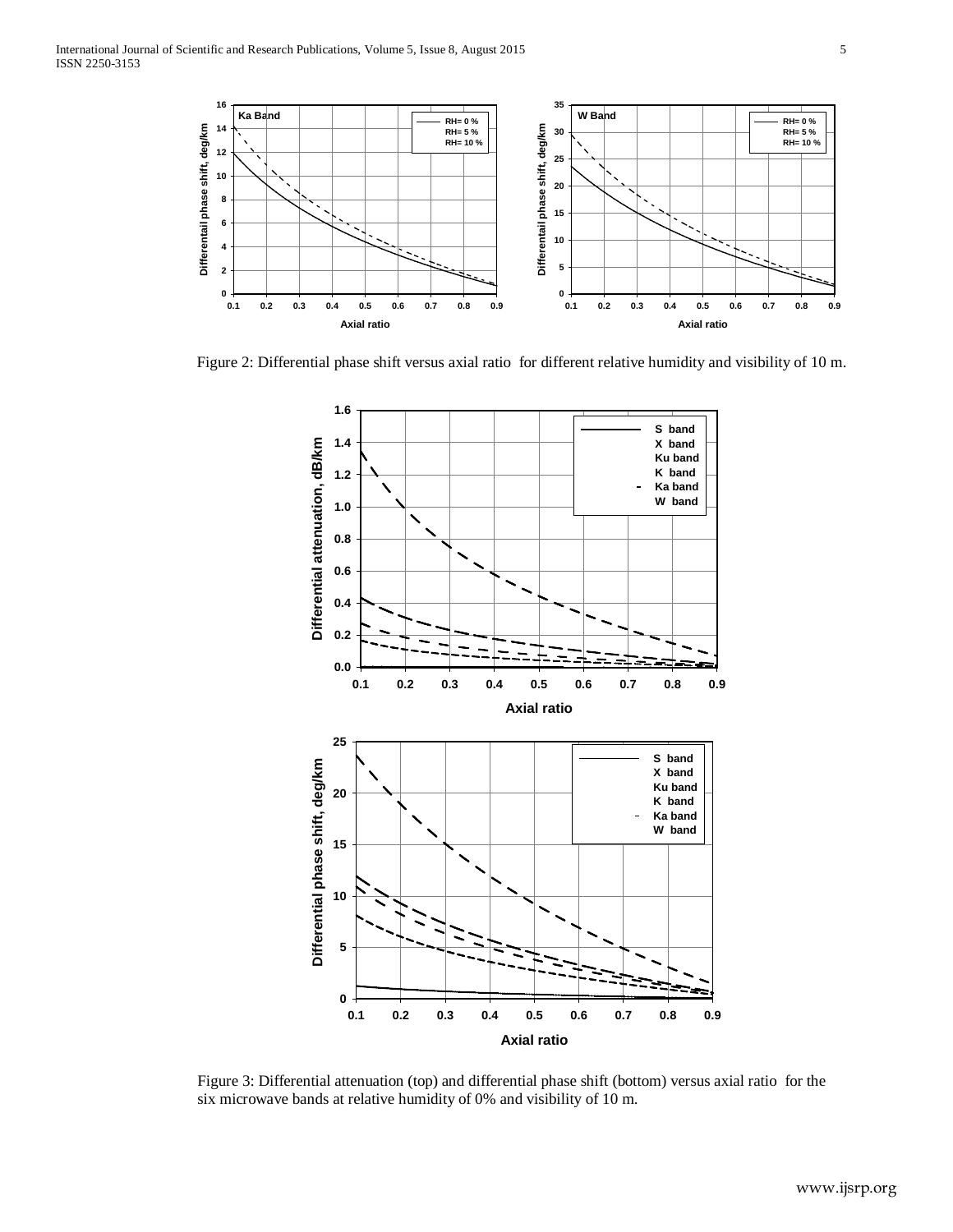

Figure (4): Differential attenuation versus visibility for different relative humidity.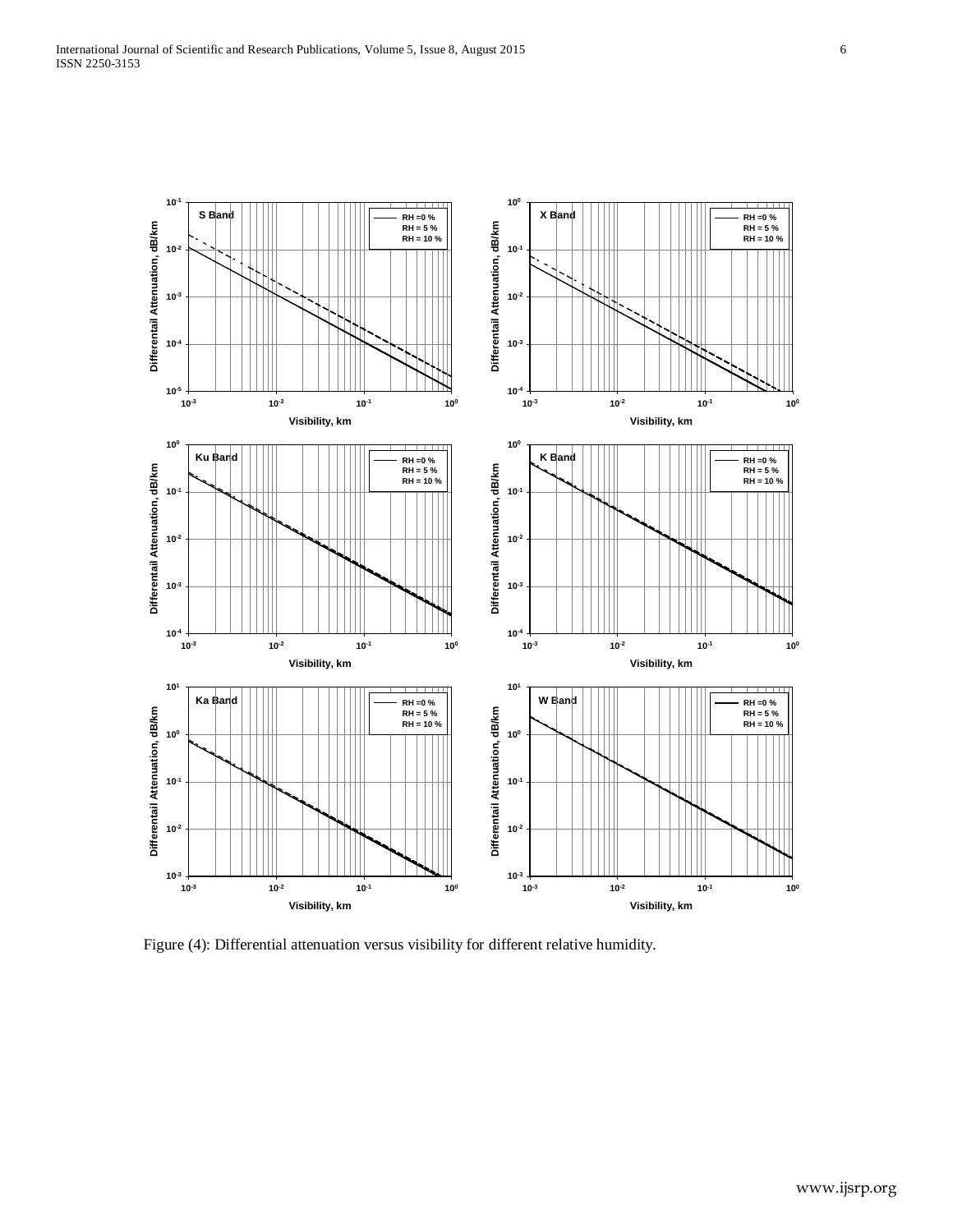

Figure (5): Differential phase shift versus visibility for different relative humidity at axial ratio of 0.7.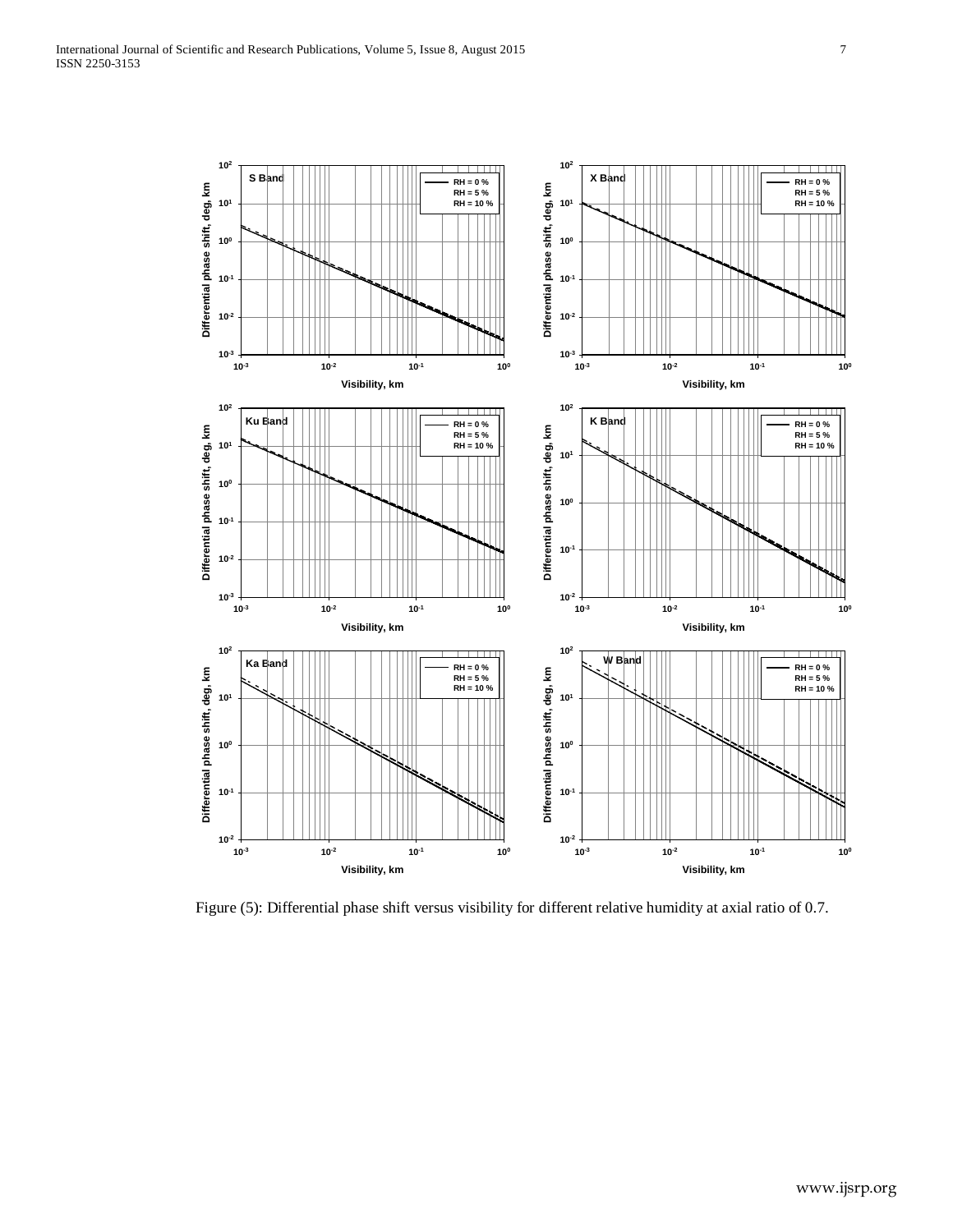

Figure (6): Differential attenuation (top) and differential phase shift (bottom) versus visibility for the six microwave bands at relative humidity of 0%.

### IV. CONCLUSION

 This research investigates the depolarization of microwave signals caused by non-spherical dust storms particles. Six microwave different bands were considered and calculations were made on the basis of the probability density function of Iraqi dust storms. Results suggested that induced differential attenuation and differential phase shift are high when axial ration of particles are too small and visibility is low. It was found that differential attenuation is more sensitivities to relative humidity than differential phase shift particularly for low frequency bands. Higher frequency bands are more depolarized by dust particles than low frequency bands.

#### **REFERENCES**

- [1] T. S. Chu, "Effects of Sandstorms on Microwave propagation," The Bell System Technical Journal, 1979, 58, pp. 549-555.
- [2] J. Neves, and P. A. Watson, "Cross-polarization, differential attenuation and differential phase shift measured on a 36.5 GHz terrestrial link," URSI Commission F Symp., Canada, preprints,1980, pp 5.1.1-5.1.6.
- [3] S. I. Ghobrial, "The effect of sand storms on microwave propagation," in Proc. Nat. Telecommunication Conf., vol. 2, Houston, Texas, 1980, pp. 43.5.1–43.5.4.
- [4] J. Goldhirsh, "A parameter review and assess of dusty medium of attenuation and backscatter properties associated with dust storms over desert regions in the frequency range of 1 to 10 GHz, " IEEE Trans. Antenna Propagat., 1982, Vol. AP-30 No. 6, pp 1121 - 1127.
- [5] A. J. Ansari, and B. G. Evans, "Microwave propagation in sand and dust storms," Inst. Elect. Eng. Proc., VI, 1982, 129, pt. F, No. 5, pp. 315-322.